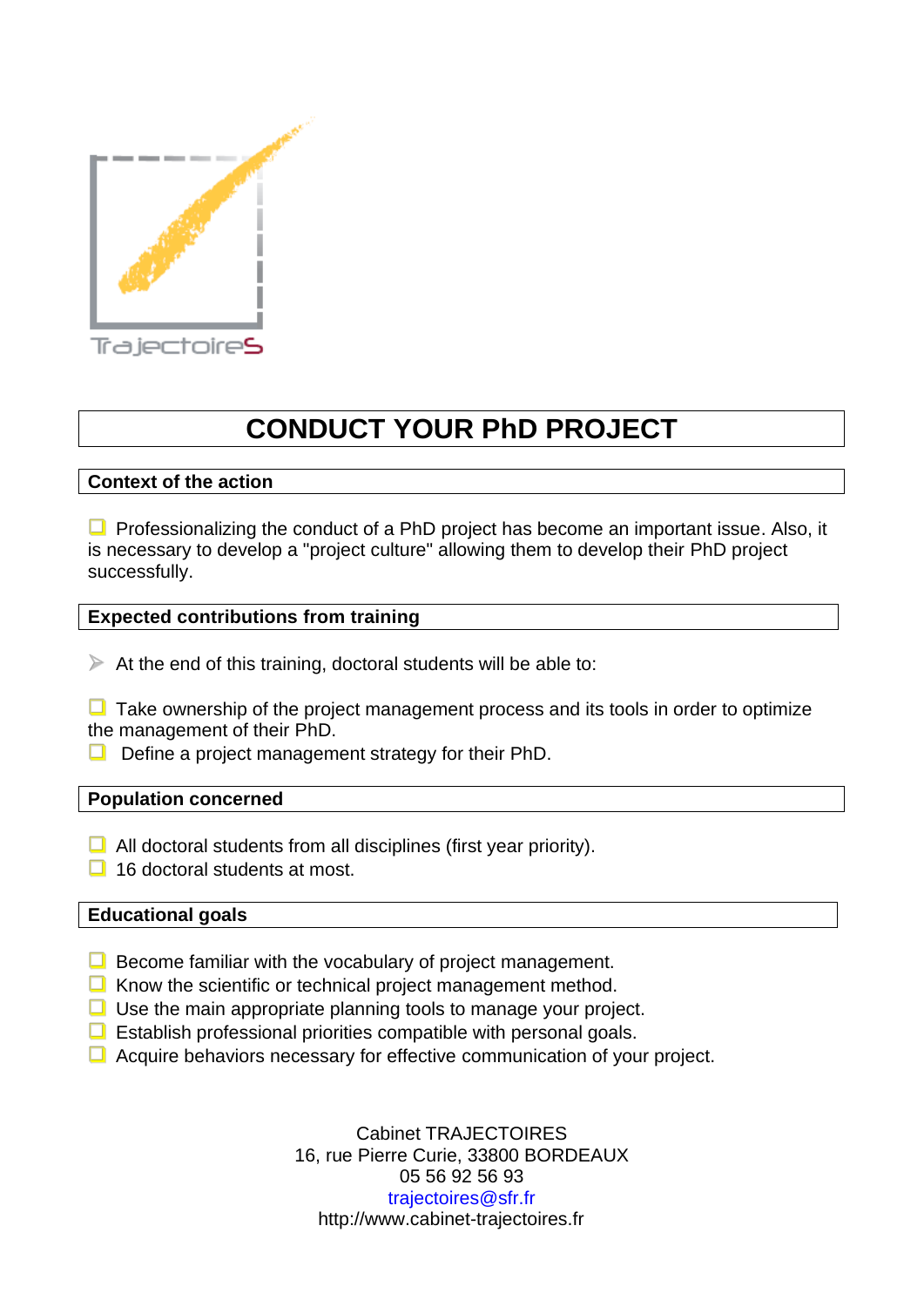### **Program**

## **9h00-10h30**

## **Frame and define the PhD project.**

 $\Box$  Round table and collection of participants expectations.

 $\Box$  The concept of project, the terms to know: standardized definitions.

His/her project in 10 key points: Abstract, state of the art and impact, scientific and technical objectives, work packages and technical organization chart, milestones, deliverables, schedules, costs, risks, communication and exploitation of results.

 $\Box$  Workshops : practical exercise to formalize the framing note for your PhD.

# **10h40-12h30**

# **Pilot the PhD project.**

 $\Box$  Control of deadlines and progress of his/her project.

**U** Workshops: practical scheduling exercise (GANTT diagram) based on the handling of open source software (PC required).

## **13h30-15h00**

# **Manage your time effectively as part of your PhD.**

- $\Box$  Ranking priorities.
- $\Box$  Personal time and professional time.
- $\Box$  Principles and tools to better organize and optimize your time.
- $\Box$  Individual and collective application exercises to acquire the basic principles.

### **15h10-17h00**

- **Communicate within the framework of his/her PhD.**
- $\Box$  Basic communication skills.
- $\Box$  The different relational processes.
- $\Box$  Managing difficult situations.
- $\Box$  Role-playing games allowing the putting into practice of the skills to be mobilized.
- $\Box$  Training evaluation report.

Cabinet TRAJECTOIRES 16, rue Pierre Curie, 33800 BORDEAUX 05 56 92 56 93 trajectoires@sfr.fr http://www.cabinet-trajectoires.fr